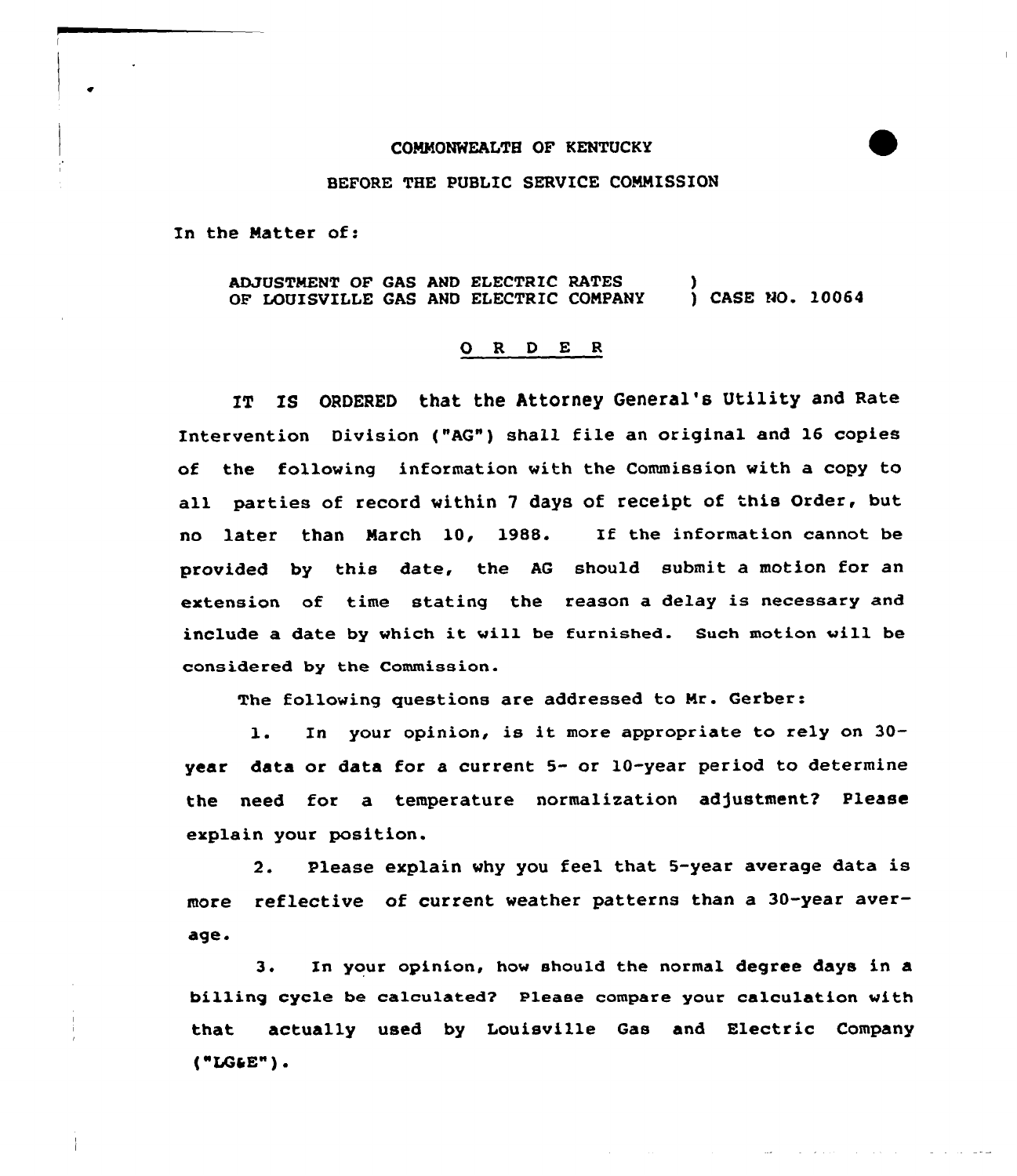4. Please explain why the temperature sensitive load per degree day is understated in LG&E's model.

5. Please explain why you believe that assuming that the average customer uses 16.6 KWH per day and that everything in excess of that is related to temperature sensitive loads is not correct.

6. Please explain in more detail your objection to the use of average costs to determine the expense portion of the temperature normalization adjustment.

The following questions are addressed to Mr. Weaver:

l. In your opinion, is it more appropriate to rely on 30 year data or data for a current 5- or 10-year period to determine the need for a temperature normalization adjustment? Please explain your position.

2. Please explain why you feel that 5-year average data is more reflective of current weather patterns than a 30-year average.

3. In your opinion, how should the normal degree days in a billing cycle be calculated'' Please compare your calculation with that actually used by LGaE.

4. Please explain why the temperature sensitive load per degree day is understated in LGaE's model.

5. Please explain why you believe that assuming that the average customer uses 16.6 KWH per day and that everything in excess of that is related to temperature sensitive loads is not correct.